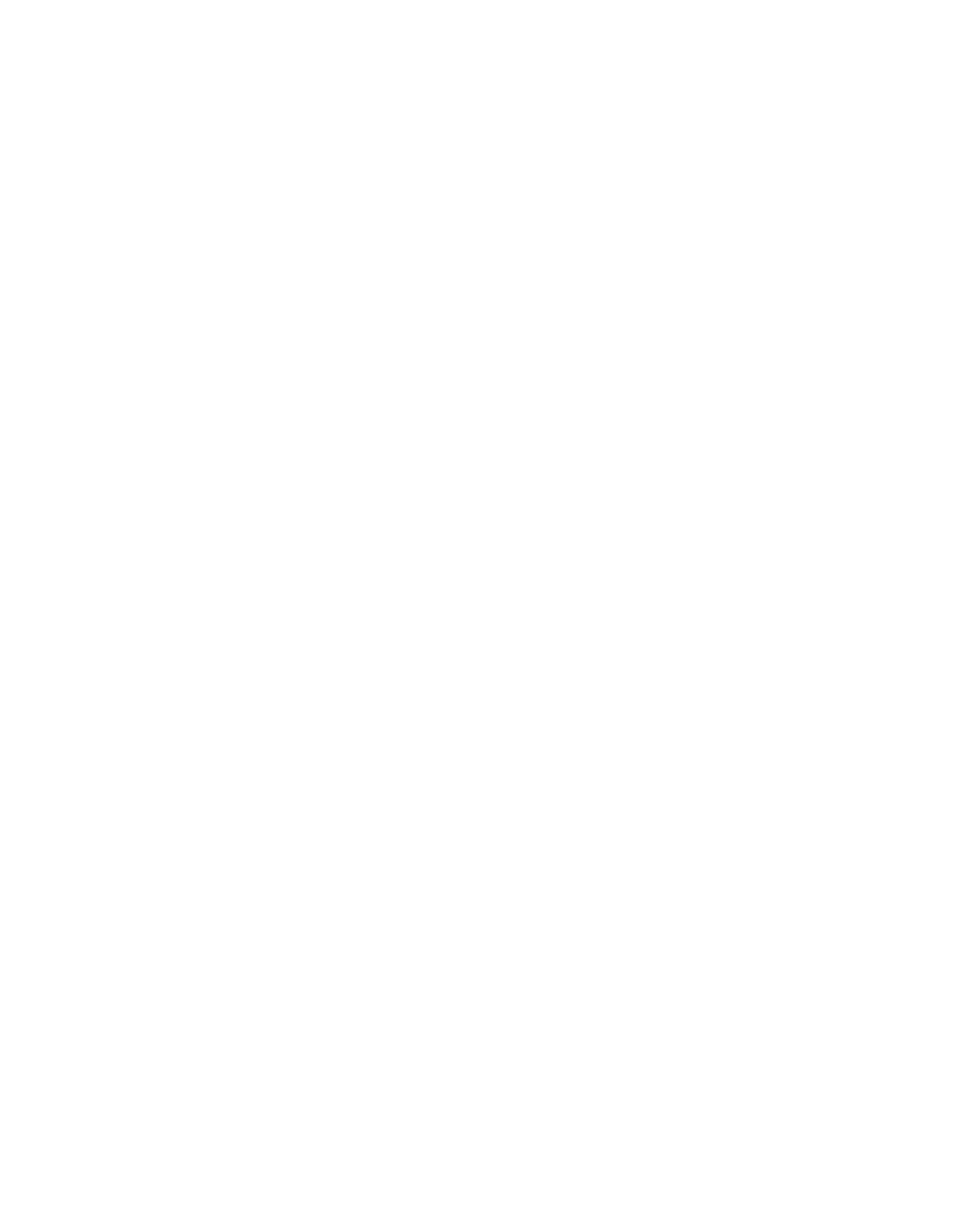## 065 AIR TEMPERATURE SENSOR OPERATION MANUAL

#### 1.0 GENERAL INFORMATION

1.1 Model 065 is an air temperature sensor designed to mount in 073B or 5980 Radiation Shields. The temperature sensor is shielded by concentric enameled aluminum plates to reflect solar energy. The shields are designed to greatly reduce errors due to direct solar radiation and reflected terrestrial radiation. The 073B and the 5980 are naturally aspirated. The 065 sensor is a precision thermistor unit that produces a resistance charge inversely proportional to temperature.

## 1.2 Sensor Cable and Connections

Model 065 is supplied with quick disconnect connector. Mating cables are supplied with several types of termination. Refer to cable drawings at end of this manual for particular wiring.

#### 1.3 Specifications

| Temperature Range                | -30 $\mathrm{^{\circ}C}$ to +50 $\mathrm{^{\circ}C}$ |
|----------------------------------|------------------------------------------------------|
| <b>Radiation Shield Mounting</b> | 1-inch tubing or $\frac{3}{4}$ inch IPS pipe         |
| Weight                           | 2 pounds                                             |
| Size                             | 14-1/2 inches diameter<br>6-1/2 inches high          |

#### 2.0 INSTALLATAION

2.1 Mount the radiation shield on a  $\frac{3}{4}$  inch horizontal pipe. The unit will slide over the end of the pipe and will lock into place with the self-contained Allen head set screws. The horizontal pipe should be positioned so that the sensor will not be located too close to a potential heat source. Generally it is recommended that the unit be on the north side of a tower with the sensing unit at least 3 feet from the tower.

These sensors are durable, field proven devices; however,

# DO NOT DROP OR EXPOSE THE SENSOR TO HEAVY SHOCK!!!

# 2.2 Wiring Connections

The output of the thermistor sensor has a relatively high resistance that varies inversely with temperature. It is important not to introduce any parallel resistance paths. A parallel resistance path may be established by a dirt/moisture build-up between two sensor leads. This may occur in poorly made splices and unprotected connections. It is advisable to always use a protective coating on exposed sensor connections. Use a coating such as silastic rubber (RTV).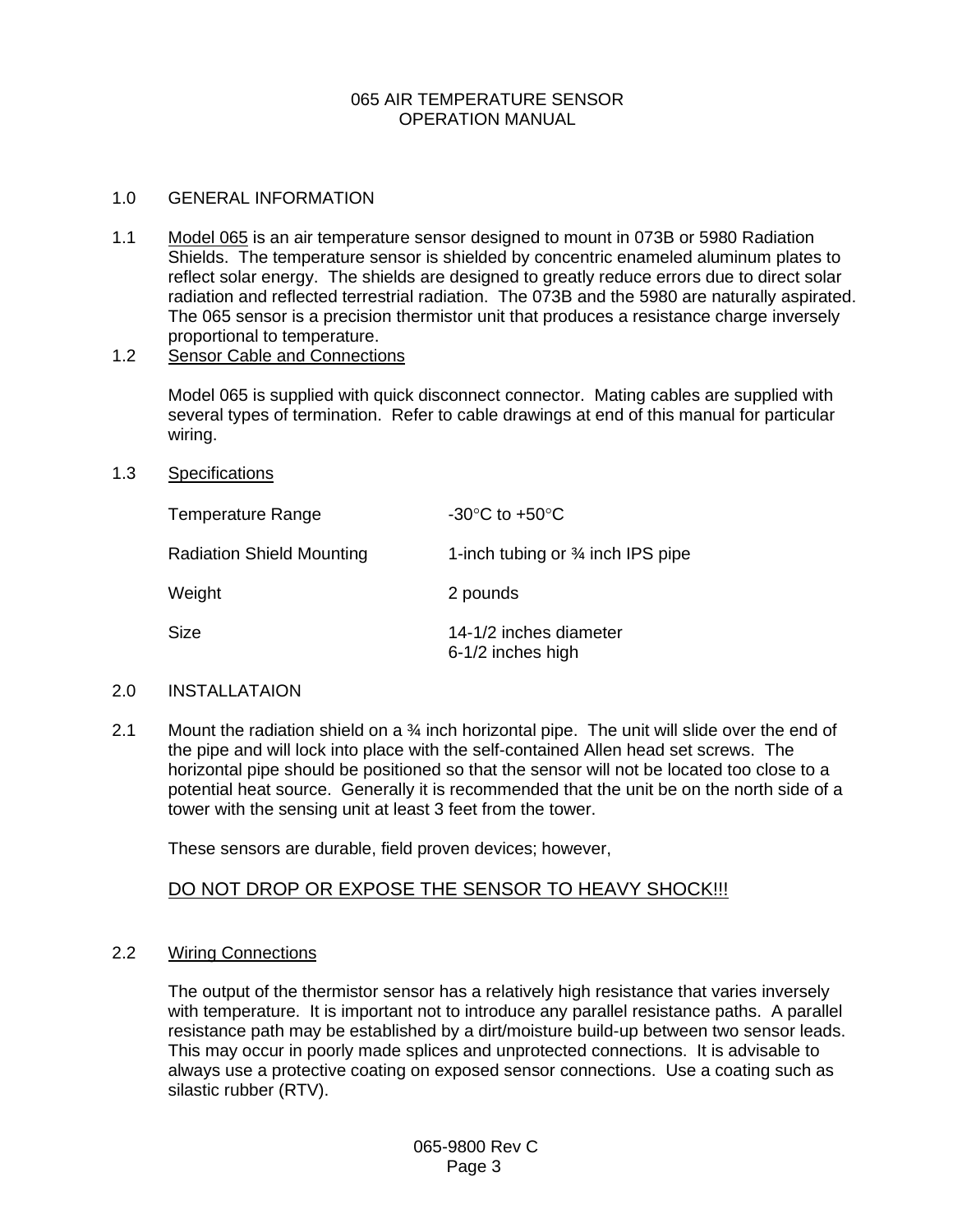# 2.3 Direct Wiring to a Met One Instruments Translator

When the sensor is connected directly to a Met One Instruments Translator Module the sensor is loaded with the appropriate resistor to provide a linear output.

## 2.4 Direct Connection to a Data Logger

When the sensor is connected to a data logger; the data logger must have a terminating resistor to provide a linear output. Refer to Figure 2-1.

# 3.0 OPERATIONAL CHECK-OUT AND CALIBRATION

## 3.1 Temperature Sensor Check-out

Compare sensor readings against a precision mercury thermometer or other temperature standard. Use either connected logger, translator Module or Ohmmeter to measure and compare readings of temperature vs. resistance.

## 4.0 MAINTENANCE AND TROUBLESHOOTING

## 4.1 General Maintenance Schedule\*

- 6 12 Month Intervals:
- A. Inspect sensor for proper operation per Section 3.1.

\*Schedule is based on average to adverse environments.

## 4.2 Troubleshooting Procedures

Incorrect sensor signal: check sensor input connections; check temperature vs. sensor output signal using Table 3-1. Verify that the sensor has the correct terminating resistor if not used with a Met One Instruments Translator.

## 4.3 Temperature Sensor Calibration

The sensors are tested for calibration conformity at the factory. It is not possible to make alterations to the sensor's calibration, as it is fixed.

#### 4.4 Calibration Verification

Install the 065 inside of a Styrofoam container (ice chest) and push a glass thermometer into the container. With the top on the container and no air leaks it is possible to verify the operation of the sensor  $\pm 0.5^{\circ}$ C within 30 to 60 minutes.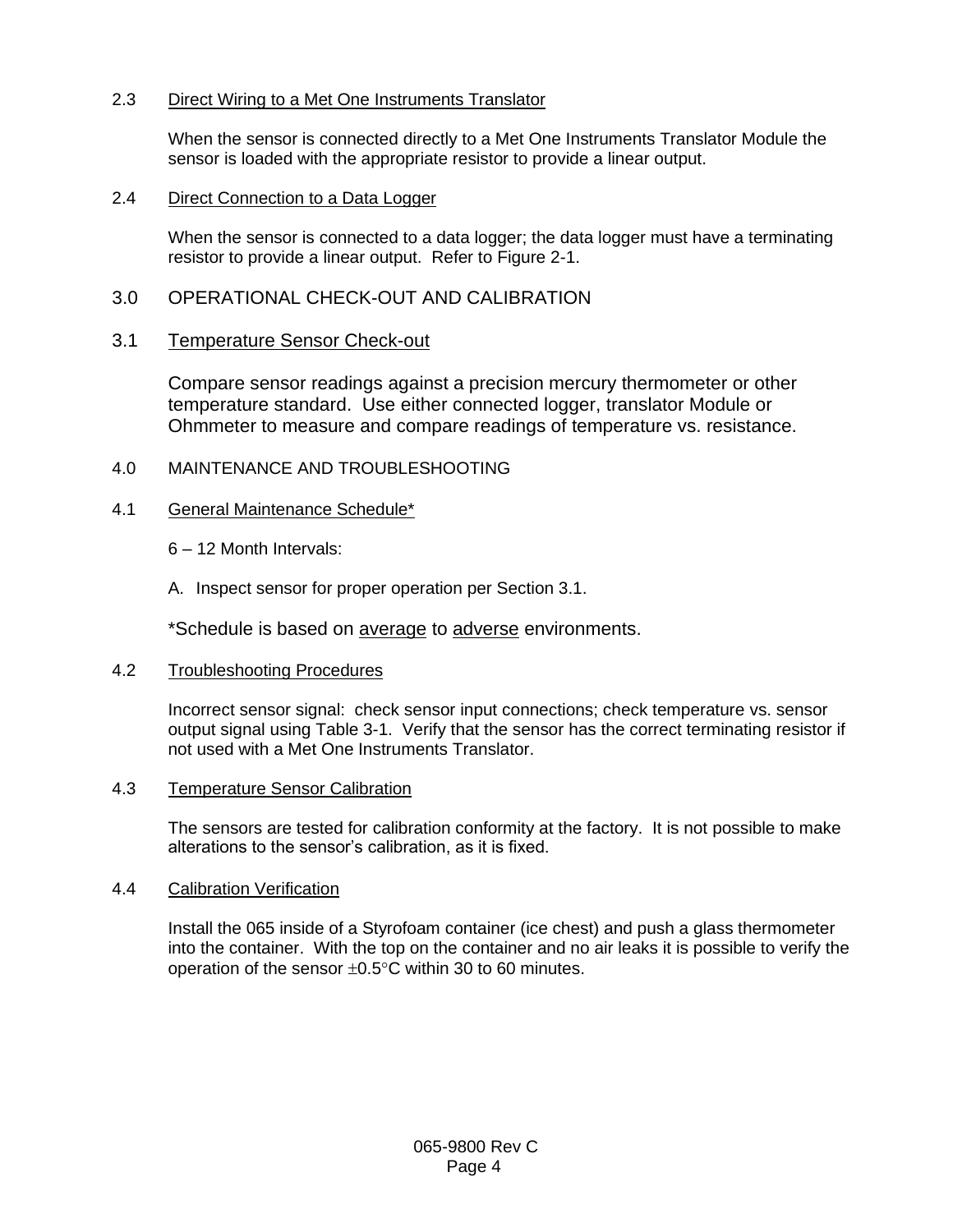

Figure 2-1

CONNECTIONS OF 065 TO DATALOGGERS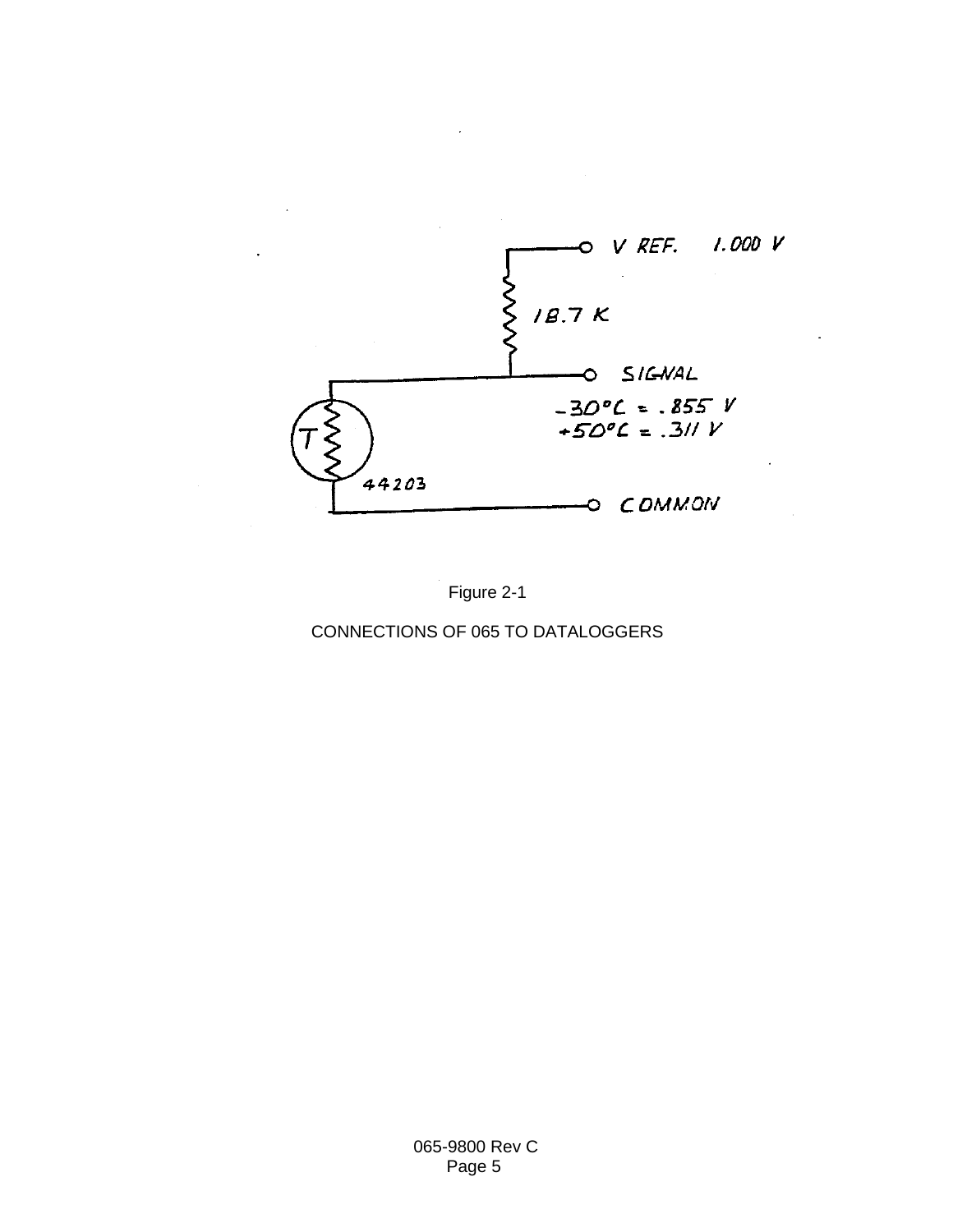|     | <b>REVISIONS</b>           |                    |            |
|-----|----------------------------|--------------------|------------|
| REV | <b>DESCRIPTION</b>         | DATE               | APPROVED   |
| c   | REDRAWN PER E.O. 1131      | 9/11/91            | DH         |
|     | $D$ $E01428$               | $200796$ $ZW^{12}$ |            |
|     | D-1 Revised Items & Notes. | 11/23/09           | <b>DRS</b> |
|     | $D-2$ Revised Items 4 & 5. | 6/11/15            | <b>DRS</b> |





|                         | Item Part No. | Description                  | Qty.            |
|-------------------------|---------------|------------------------------|-----------------|
| $\mathbf{1}$            | 500108        | Connector, 6 pin, Female     |                 |
| $\overline{2}$          | 995140        | RTV-162                      | A/R             |
| $\overline{\mathbf{3}}$ | 600196        | Lug, Spade                   | 3               |
| $\overline{4}$          | 400010        | Cable, 2 Cond, Shld, 22AWG   | A/R             |
| 5                       | 960045        | Tubing, Shrink, 3/16" Black  | A/R             |
| 6                       | 960075        | Tubing, Shrink, 1/8" Black   | A/R             |
| 7                       | 980510        | Wire, 22AWG, Wht/Brwn, Strnd | 6 <sup>11</sup> |
| 8                       | 960041        | Tubing, Shrink, 1/16" Black  | A/R             |
| $\overline{9}$          |               |                              |                 |
| 10                      |               |                              |                 |
|                         |               |                              |                 |

SOLDER CUP VIEW

 $\bigwedge$  IDENTIFY CABLE 18" FROM<br>DASH NUMBER = LENGTH IN

 $B/O$ .9"

Strip wires  $1/4$ "<br>Fill with RTV

| EACH END.<br>FEET. |                    |              |                                    | MET ONE INSTRUMENTS |         |     |                |
|--------------------|--------------------|--------------|------------------------------------|---------------------|---------|-----|----------------|
|                    | Originator Checker | Ouality      | ASSY, CABLE,<br>SINGLE TEMPERATURE |                     |         |     |                |
|                    |                    |              |                                    | ISIZE FSOM NO.      | DWG NO. | 958 | Rev<br>$D - 2$ |
|                    |                    | Betay Badley | <b>SCALE</b>                       |                     |         | SÆ  |                |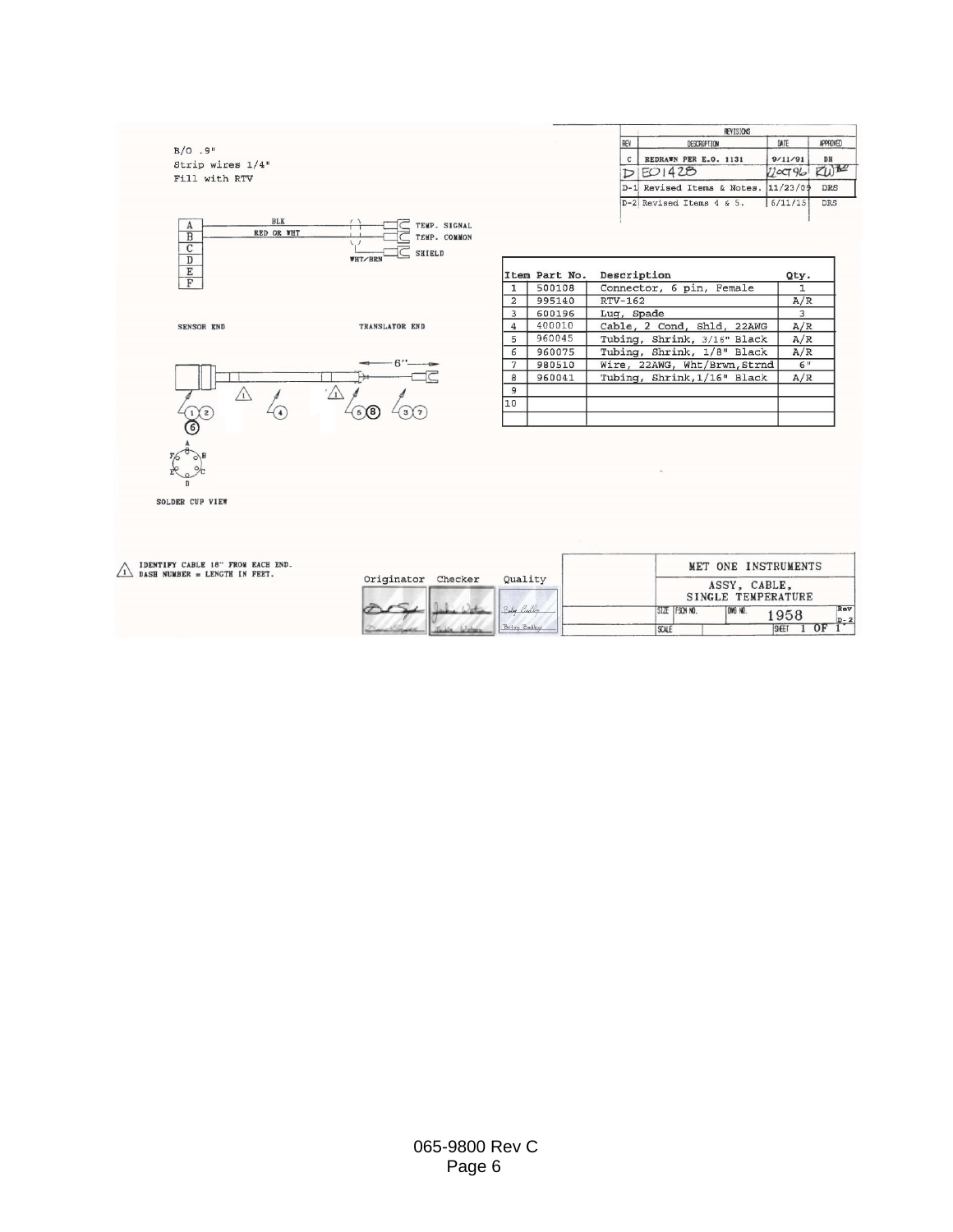# Table 3-1A Model 065 RESISTANCE CHART

| <b>TEMP DEG C</b> | <b>RCAL</b> | <b>TEMP DEG C</b> | <b>RCAL</b> |
|-------------------|-------------|-------------------|-------------|
| $-30$             | 110236      | 10                | 26155       |
| $-29$             | 104464      | 11                | 25436       |
| $-28$             | 99187       | 12                | 24739       |
| $-27$             | 94344       | 13                | 24064       |
| $-26$             | 89882       | 14                | 23409       |
| $-25$             | 85760       | 15                | 22775       |
| $-24$             | 81939       | 16                | 22159       |
| $-23$             | 78388       | 17                | 21561       |
| $-22$             | 75079       | 18                | 20980       |
| $-21$             | 71988       | 19                | 20416       |
| $-20$             | 69094       | 20                | 19868       |
| $-19$             | 66379       | 21                | 19335       |
| $-18$             | 63827       | 22                | 18816       |
| $-17$             | 61424       | 23                | 18311       |
| $-16$             | 59157       | 24                | 17820       |
| $-15$             | 57014       | 25                | 17342       |
| $-14$             | 54986       | 26                | 16876       |
| $-13$             | 53064       | 27                | 16421       |
| $-12$             | 51240       | 28                | 15979       |
| $-11$             | 49506       | 29                | 15547       |
| $-10$             | 47856       | 30                | 15126       |
| -9                | 46284       | 31                | 14715       |
| -8                | 44785       | 32                | 14314       |
| $-7$              | 43353       | 33                | 13923       |
| -6                | 41985       | 34                | 13541       |
| $-5$              | 40675       | 35                | 13167       |
| $-4$              | 39421       | 36                | 12802       |
| $-3$              | 38218       | 37                | 12446       |
| $-2$              | 37065       | 38                | 12097       |
| $-1$              | 35957       | 39                | 11756       |
| 0                 | 34892       | 40                | 11423       |
| 1                 | 33868       | 41                | 11097       |
| 2                 | 32883       | 42                | 10777       |
| 3                 | 31934       | 43                | 10465       |
| 4                 | 31019       | 44                | 10159       |
| 5                 | 30136       | 45                | 9859        |
| 6                 | 29284       | 46                | 9566        |
| $\overline{7}$    | 28462       | 47                | 9279        |
| 8                 | 27667       | 48                | 8997        |
| 9                 | 26899       | 50                | 8450        |

#### \*VALUE WITH 18.7K RESISTOR IN PARALLEL WITH SENSOR

RANGE  $-30^{\circ}$ C TO +50 $^{\circ}$ C THERMISTOR BEAD **44203**

#### Table 3-1A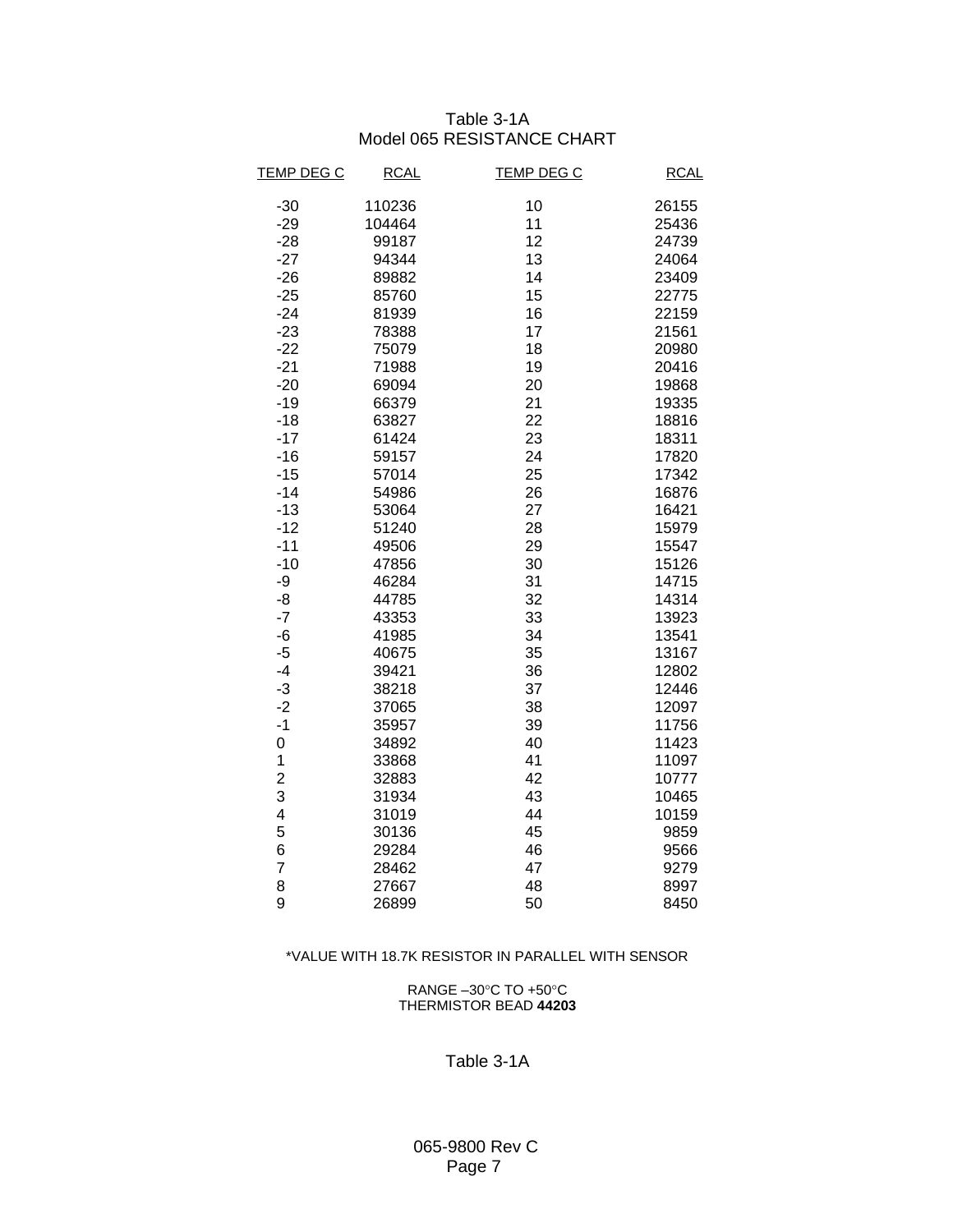# Table 3-1B Model 065 RESISTANCE CHART

| <b>TEMP DEG F</b> | <b>RCAL</b> | <b>TEMP DEG F</b> | <b>RCAL</b> |
|-------------------|-------------|-------------------|-------------|
| $-22$             | 110236      | 33                | 34319       |
| $-21$             | 106964      | 34                | 33757       |
| $-20$             | 103855      | 35                | 33207       |
| $-19$             | 100895      | 36                | 32669       |
| $-18$             | 98075       | 37                | 32141       |
| $-17$             | 95385       | 38                | 31625       |
| $-16$             | 92816       | 39                | 31119       |
| $-15$             | 90361       | 40                | 30622       |
| $-14$             | 88011       | 41                | 30136       |
| $-13$             | 85760       | 42                | 29659       |
| $-12$             | 83602       | 43                | 29192       |
| $-11$             | 81532       | 44                | 28733       |
| $-10$             | 79543       | 45                | 28283       |
| -9                | 77632       | 46                | 27841       |
| -8                | 75794       | 47                | 27408       |
| $-7$              | 74025       | 48                | 26983       |
| -6                | 72321       | 49                | 26565       |
| $-5$              | 70678       | 50                | 26155       |
| -4                | 69094       | 51                | 25753       |
| $-3$              | 67565       | 52                | 25357       |
| $-2$              | 66088       | 53                | 24969       |
| $-1$              | 64661       | 54                | 24587       |
| $\pmb{0}$         | 63281       | 55                | 24212       |
| 1                 | 61946       | 56                | 23843       |
| $\overline{c}$    | 60654       | 57                | 23481       |
| 3                 | 59402       | 58                | 23125       |
| 4                 | 58190       | 59                | 22775       |
| 5                 | 57014       | 60                | 22430       |
| 6                 | 55874       | 61                | 22091       |
| 7                 | 54768       | 62                | 21758       |
| 8                 | 53694       | 63                | 21430       |
| 9                 | 52651       | 64                | 21108       |
| 10                | 51637       | 65                | 20790       |
| 11                | 50652       | 66                | 20478       |
| 12                | 49695       | 67                | 20170       |
| 13                | 48763       | 68                | 19868       |
| 14                | 47856       | 69                | 19570       |
| 15                | 46974       | 70                | 19276       |
| 16                | 46114       | 71                | 18987       |
| 17                | 45277       | 72                | 18703       |
| 18                | 44461       | 73                | 18422       |
| 19                | 43666       | 74                | 18146       |
| 20                | 42890       | 75                | 17874       |
| 21                | 42134       | 76                | 17606       |
| 22                | 41395       | 77                | 17342       |
| 23                | 40675       | 78                | 17081       |
| 24                | 39972       | 79                | 16825       |
| 25                | 39285       | 80                | 16572       |
| 26                | 38614       | 81                | 16322       |
| 27                | 37958       | 82                | 16076       |
| 28                | 37317       | 83                | 15834       |
| 29                | 36691       | 84                | 15595       |
| 30                | 36078       | 85                | 15359       |
| 31                | 35479       | 86                | 15126       |
| 32                | 34892       | 87                | 14897       |
|                   |             |                   |             |

Table 3-1B

 065-9800 Rev C Page 8